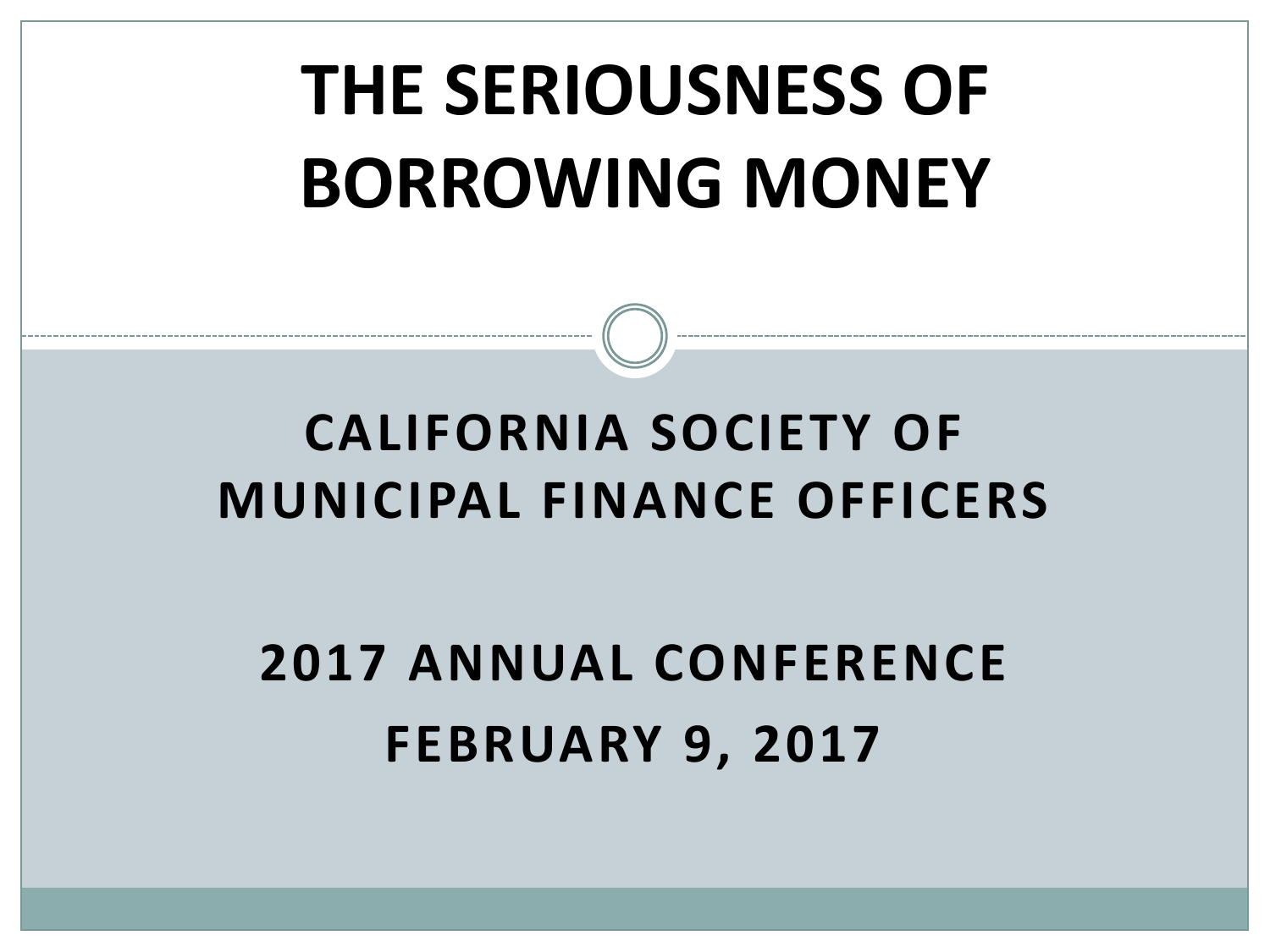#### **The SERIOUSNESS OF BORROWING MONEY**

Moderator: Peg Henry, Stifel Financial Corp.

Panelists: Julia Cooper, City of San Jose Monique Winkler, US SEC Mark Campbell, CDIAC Dave Sanchez, Norton Rose Fulbright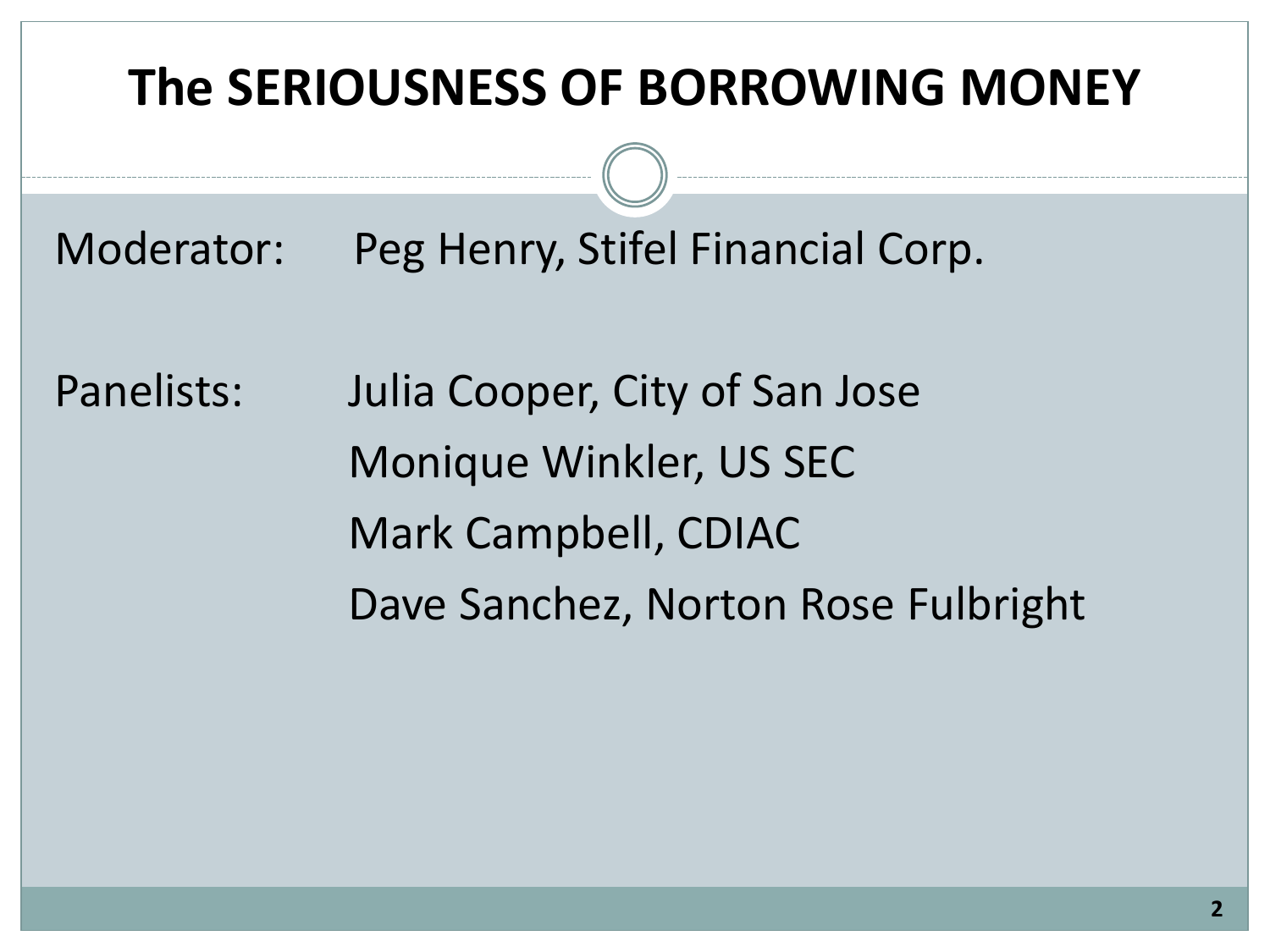### **TOPICS**

- MCDC
- NABL Disclosure Policies and Procedures
- State Requirements for Debt Policies (SB 1029)
- City of San Jose's Case Study: Application of Best Practices
- EMMA is Your Friend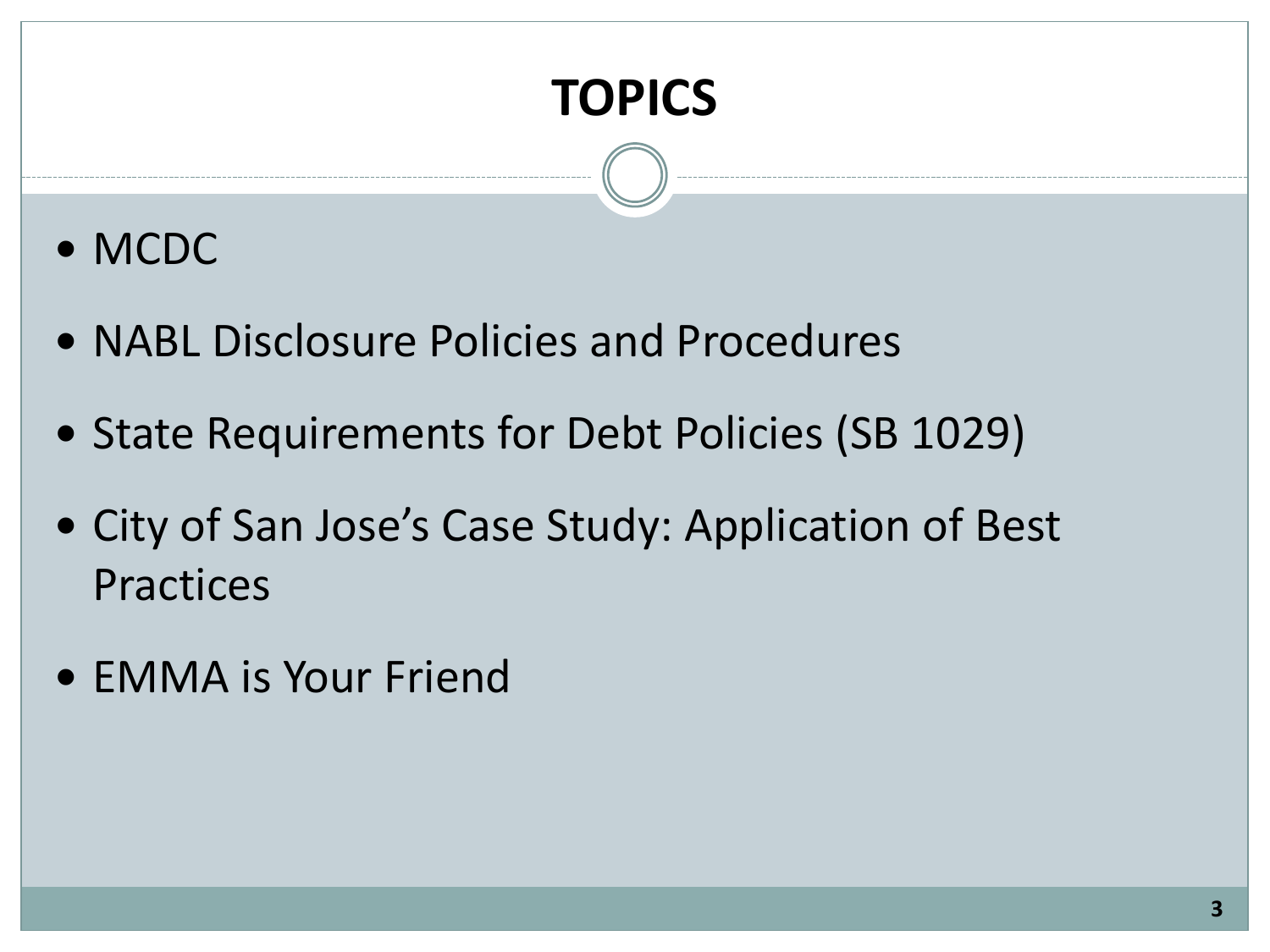### **MUNICIPALITIES CONTINUING DISCLOSURE COOPERATION INITIATIVE (MCDC)**

• SEC offered favorable settlement terms to issuers who self-reported possible violations involving materially inaccurate statements about prior compliance with continuing disclosure obligations.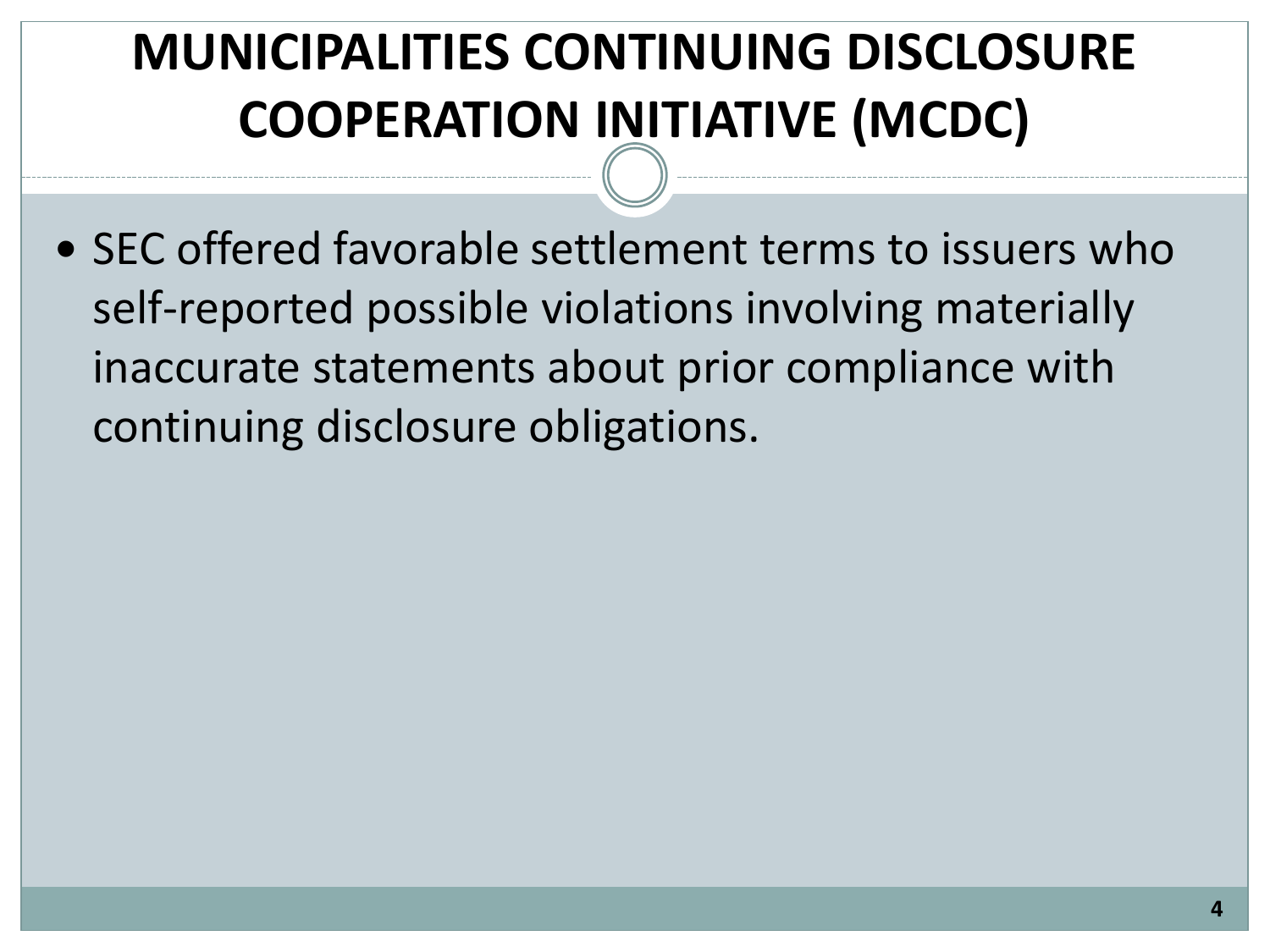# **MCDC (CONT.)**

- Terms of settlements for Issuers
	- o Covered by 17(a)(2) of Securities Act, requiring a finding of negligent conduct.
	- o Issuer neither admits nor denies SEC's findings.
	- o Issuer establishes policies, procedures, and training re continuing disclosure obligations.
	- o Issuer makes all required continuing disclosure filings.
	- o Issuer discloses settlement terms in OSs for 5 years. o No fines.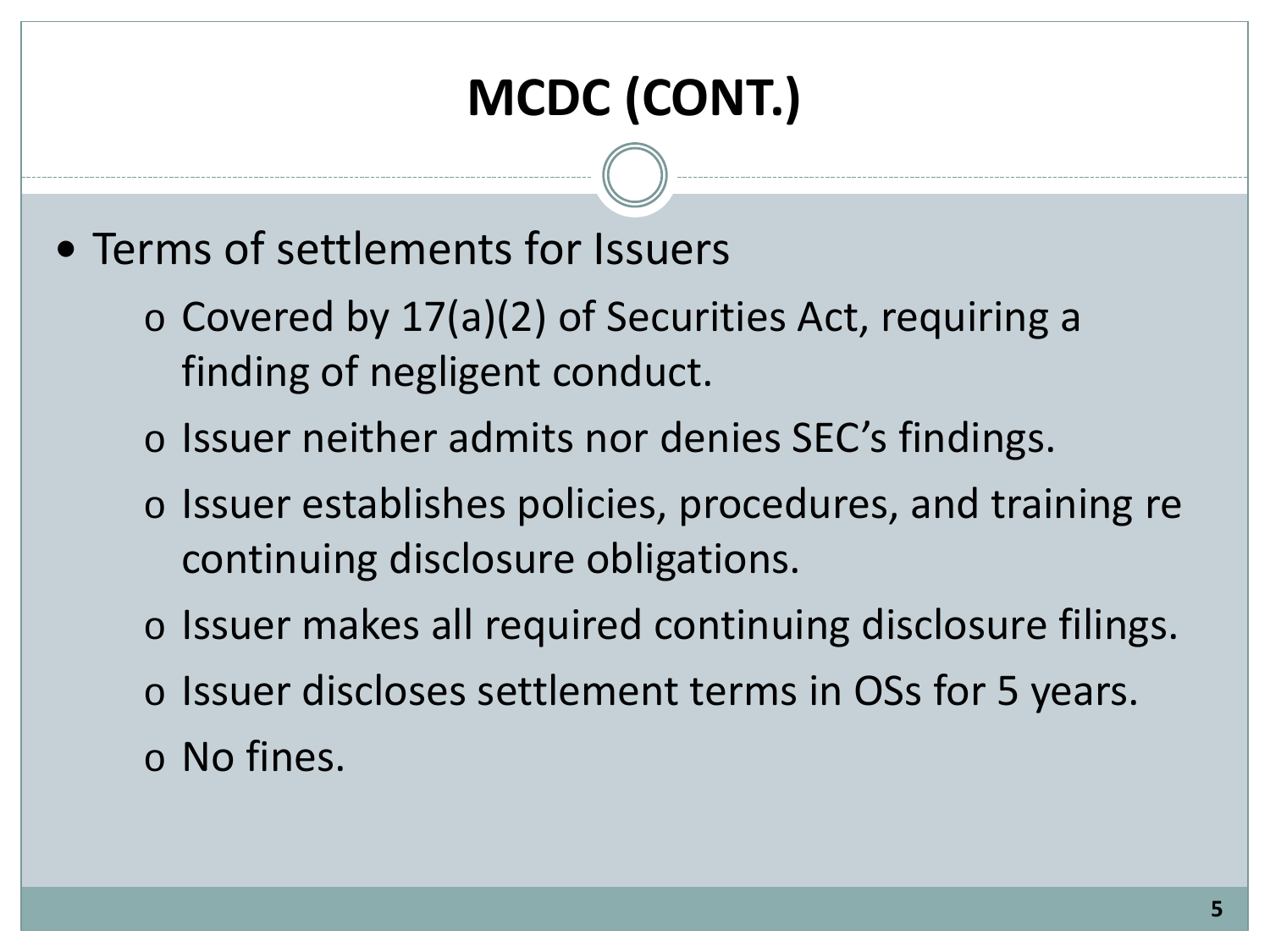# **MCDC (CONT.)**

- SEC charged 71 municipal issuers under the MCDC initiative.
- Examples of findings of material misstatements or omissions in MCDC orders.
- Possible actions against issuers who did not self-report.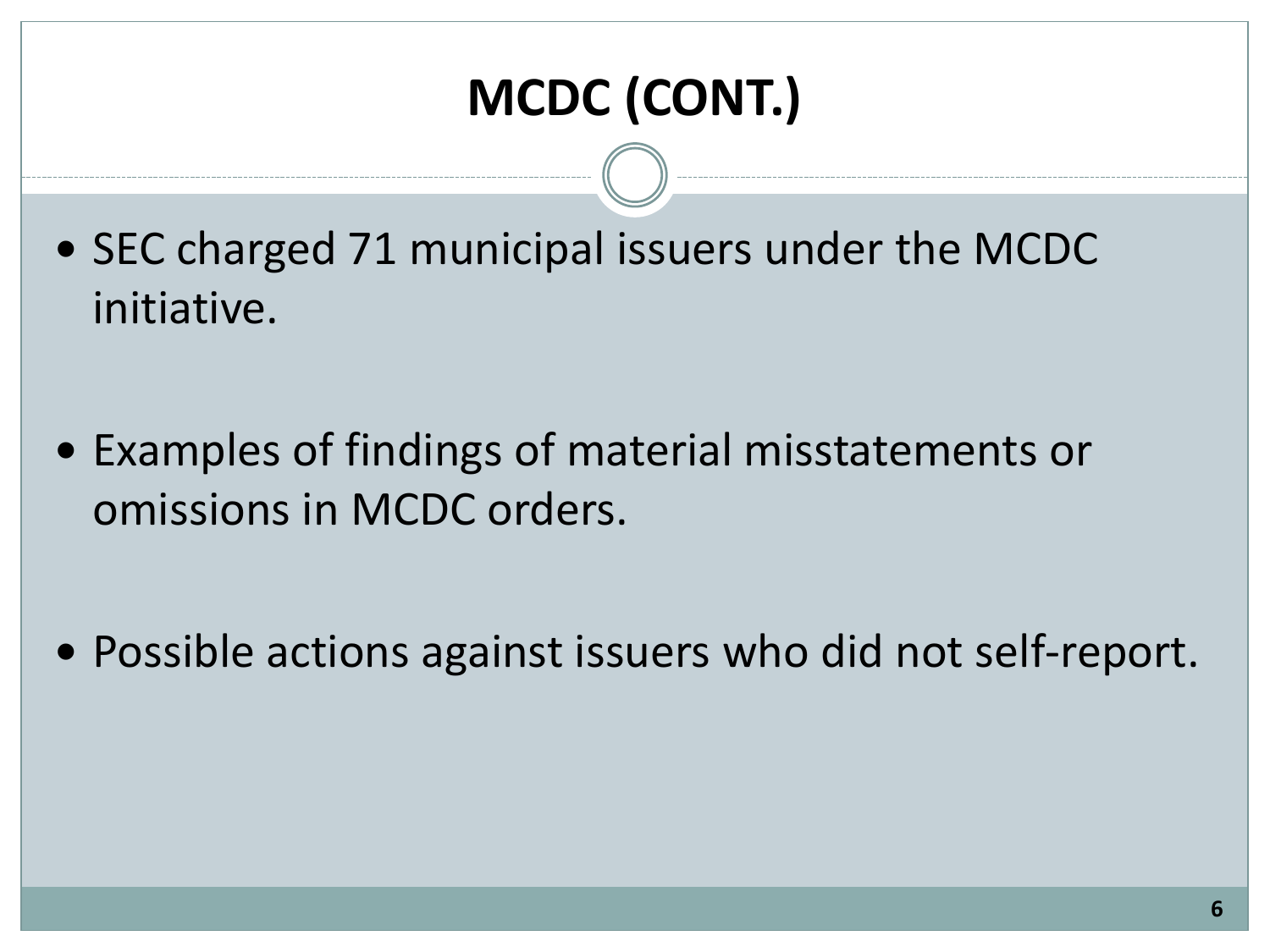### **NABL DISCLOSURE POLICIES AND PROCEDURES**

- NABL Paper on "Crafting Disclosure Policies" (August 2015)
- Core Elements
	- o Description of types of disclosures covered by policy
	- o Clear statement of process and documentation
	- o Adequate supervision and responsibilities
	- o Training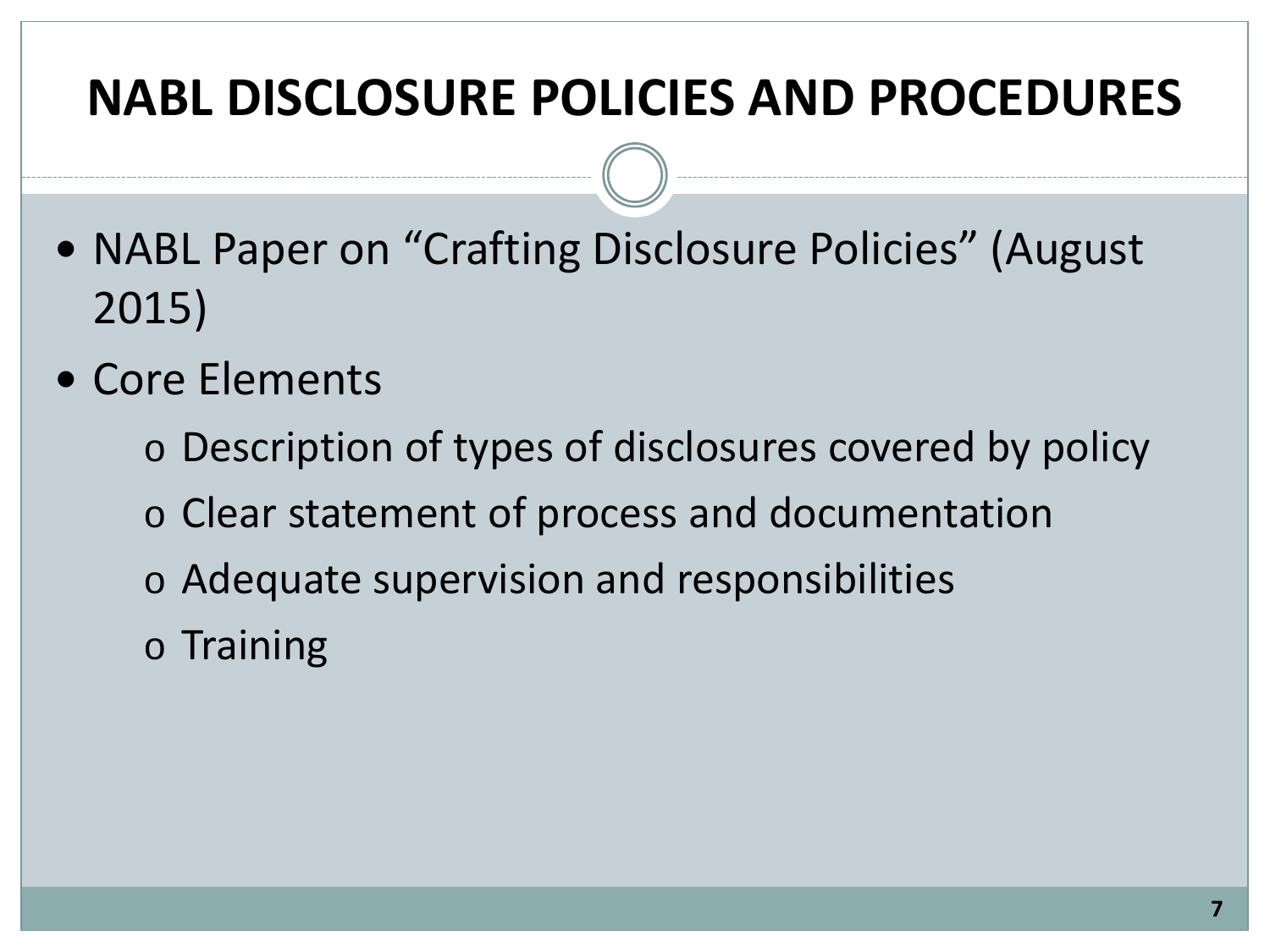### **DISCLOSURE POLICIES AND PROCEDURES (CONT.)**

- What Disclosures are Covered?
	- o Primary Offering Documents
	- o Continuing Disclosure Filings
	- o Audited Financial Statements
	- o Websites
	- o Other Statements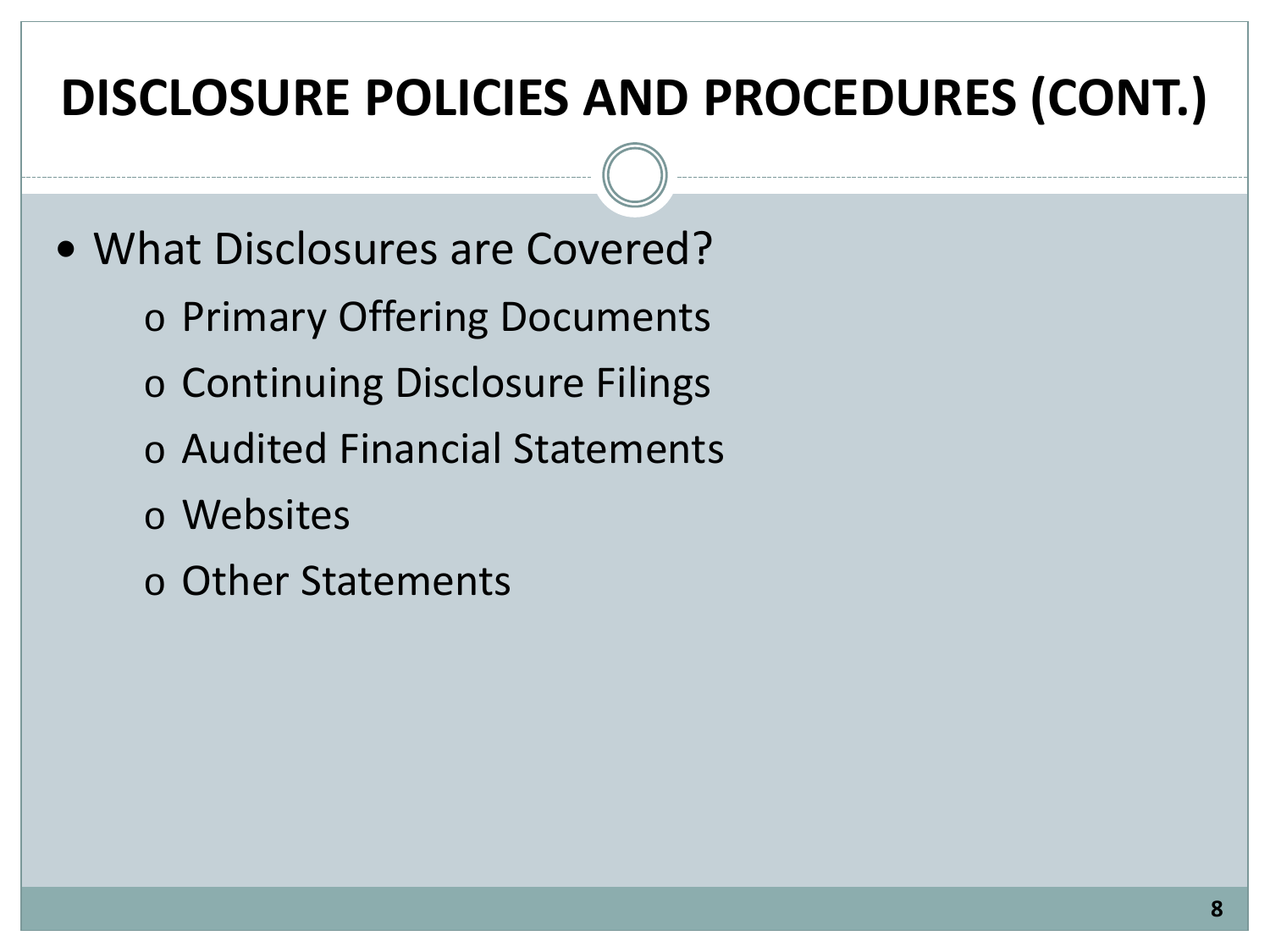# **SB 1029 – STATE REQUIREMENTS FOR DEBT POLICIES**

- Background
- What SB 1029 Requires
	- Debt Policies
	- o Annual Debt Transparency Reports
- Debt Policies What Do Issuers Need to Do Now?
- Debt Policies What are the Benefits of SB 1029?
- What is CDIAC Doing to Help Out?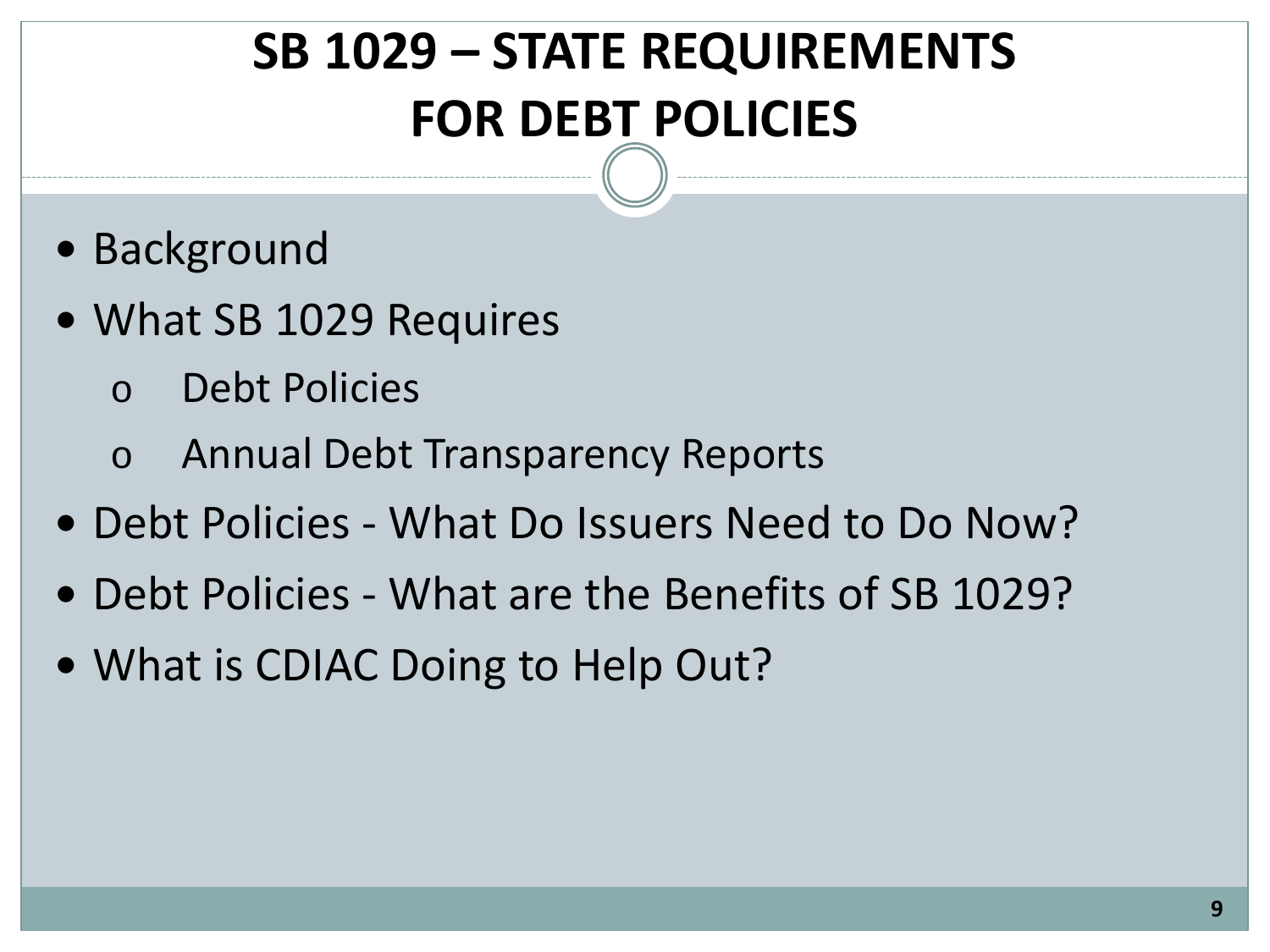## **CITY OF SAN JOSE'S CASE STUDY: APPLICATION OF BEST PRACTICES**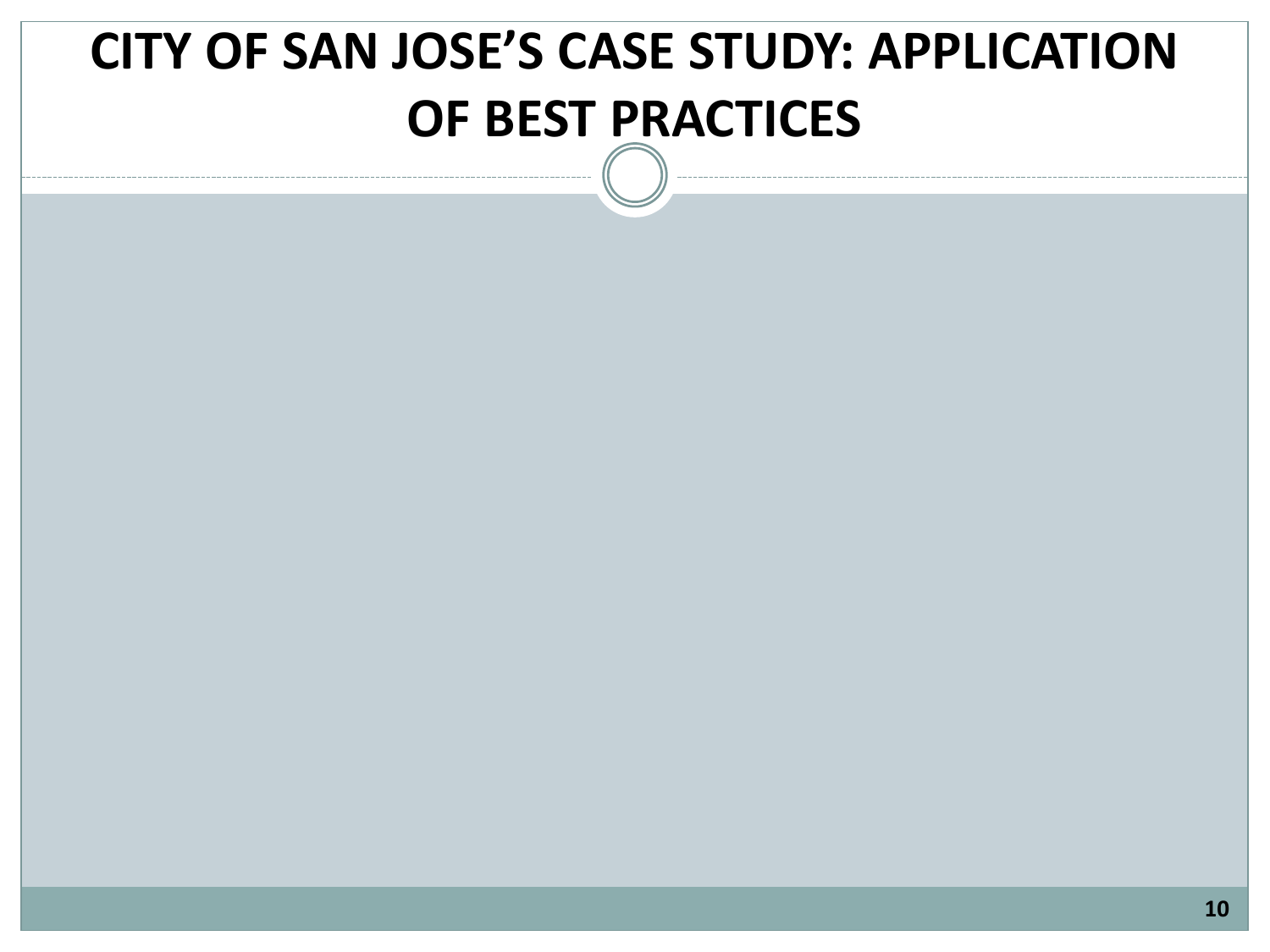## **ADOPT DISCLOSURE POLICIES**

- Establish internal controls and systems
- Identify "disclosure documents"
- Identify who is responsible for what information
- Establish checks and balances
- Define process for drafting and reviewing disclosure
- Hire competent auditors and other professionals
- Disclose bad news
- Provide practical and regular training to officials and employees from Council/board members to staff members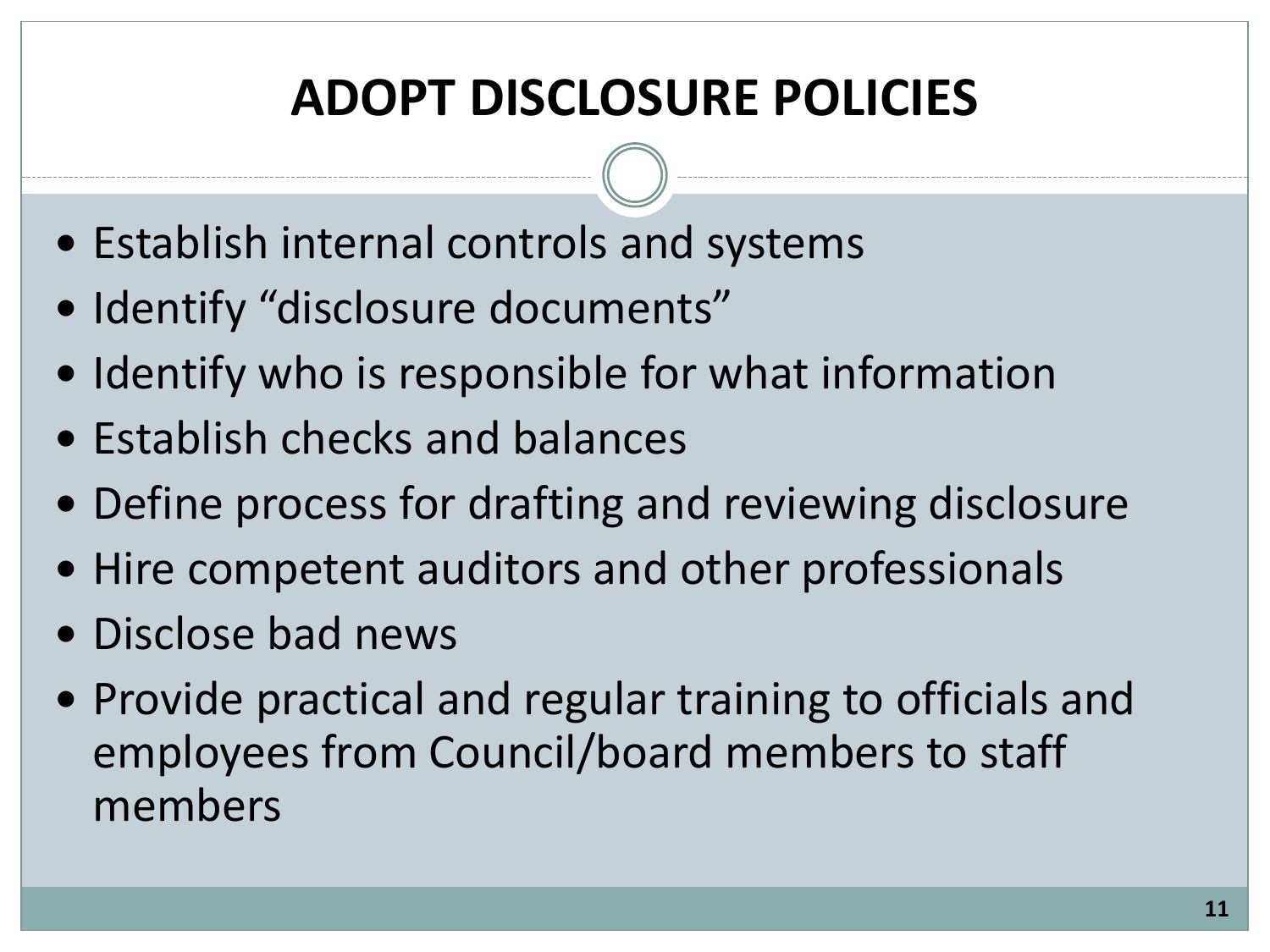### **SAN JOSE'S APPLICATION OF LESSONS LEARNED**

- City Council Debt Management Policy amended on June 9, 2015
	- o Reiterates City's commitment to full and complete disclosure of financial and other relevant information to investors in connection with issuance of new and administration of existing debt
	- o Acknowledges City Manager in consultation with City Attorney will implement separate written disclosure policies and procedures
- Debt Management Policy undergoing further revisions to incorporate SB 1029 requirements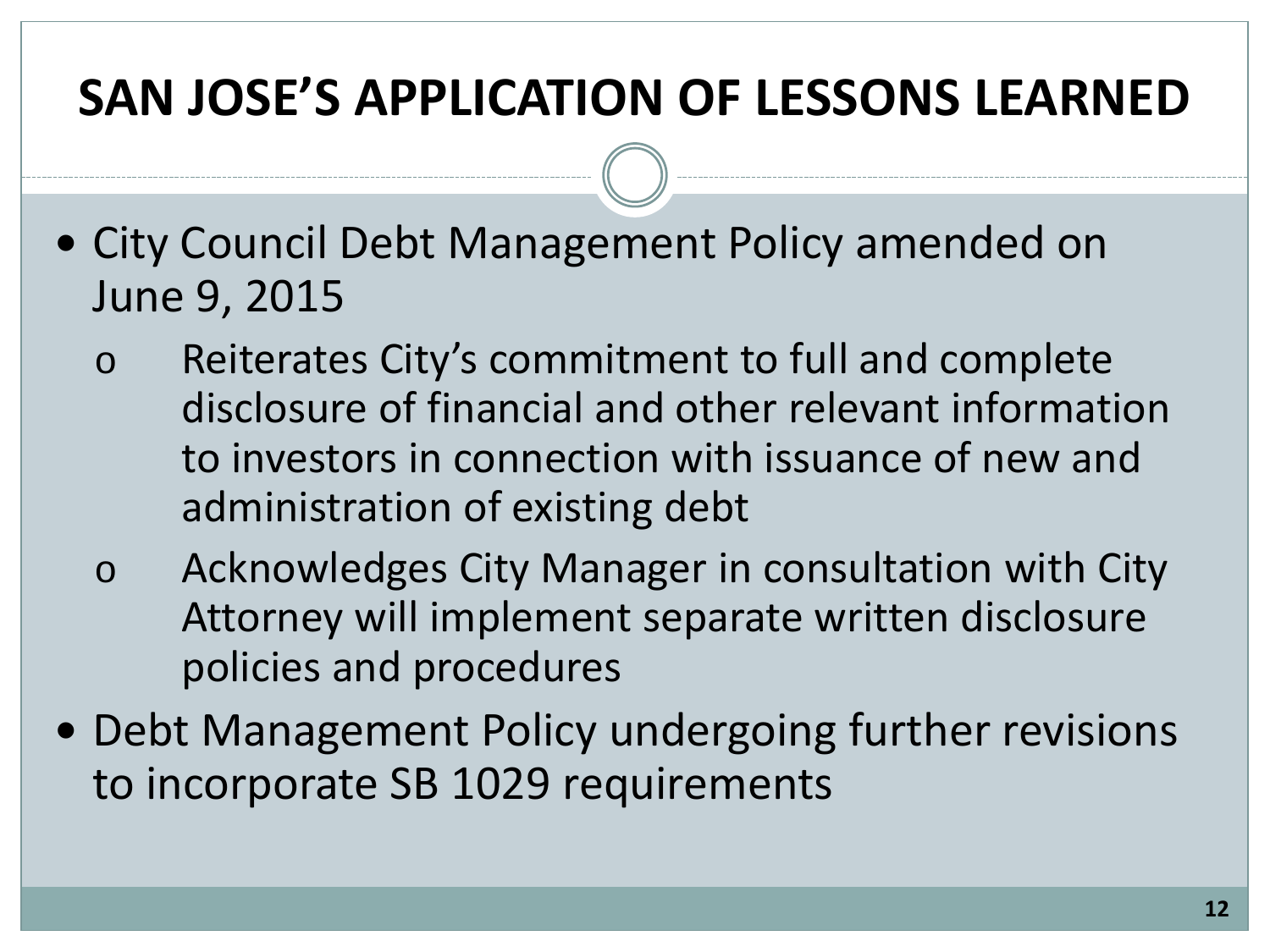### **SAN JOSE'S APPLICATION OF LESSONS LEARNED**

- City Administrative Disclosure Policies and Procedures
	- o Establish Disclosure Working Groups Senior Staff knowledgeable about City and City finances
	- o Identify "Disclosure Documents" and formalizes review process
	- o Identify responsibilities during the review process
	- o Formalize procedures for Continuing Disclosure **Compliance**
	- o Training for City Council and staff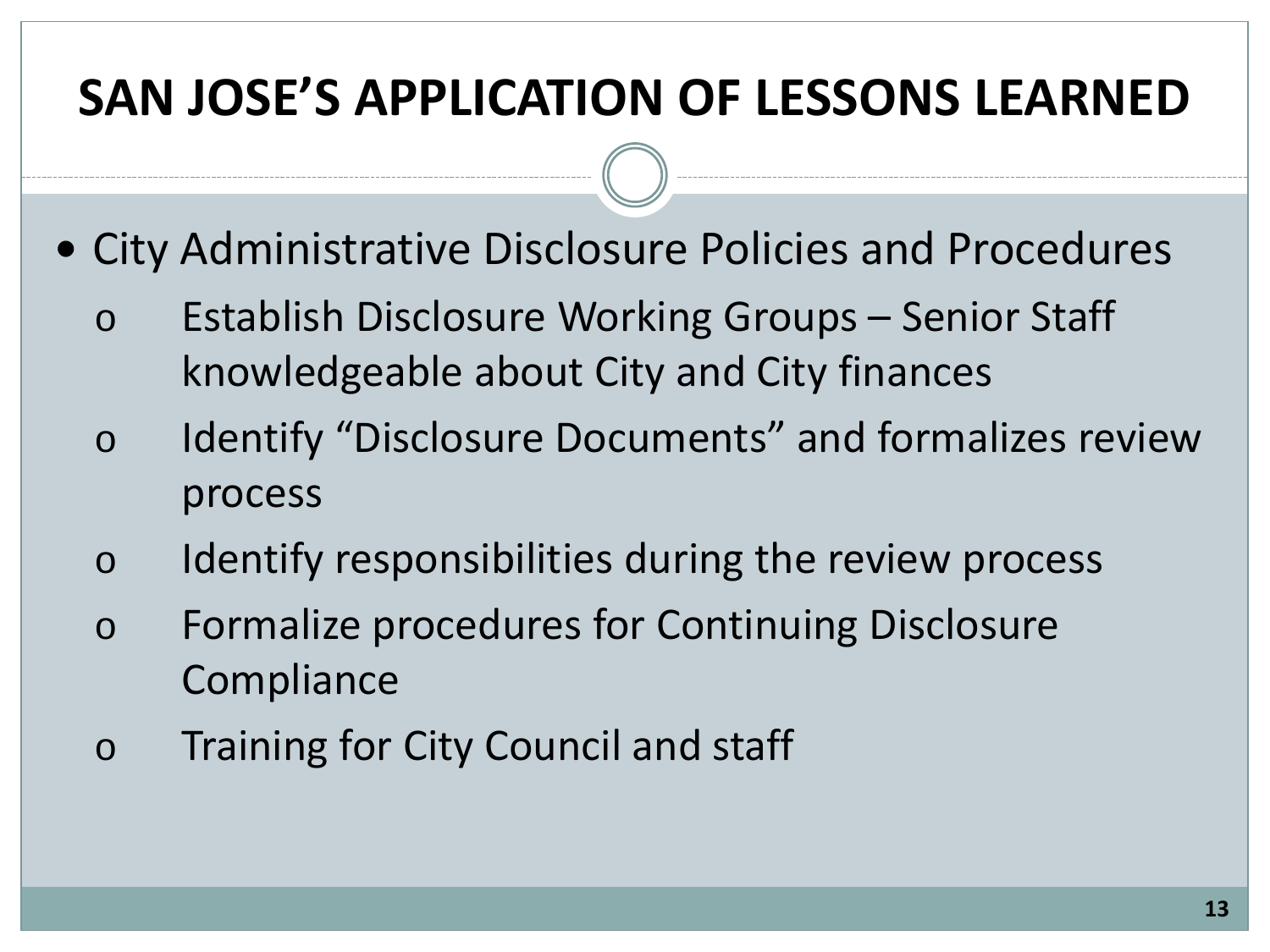### **SAN JOSE CASE STUDY: CONCLUSION**

- San Jose team takes seriously the responsibility to make full and complete disclosure
- Evolutionary process over last 20+ years
	- o Development of policies and procedures will help ensure compliance with applicable securities laws
	- o Following policies and procedures key
	- o Create and document the history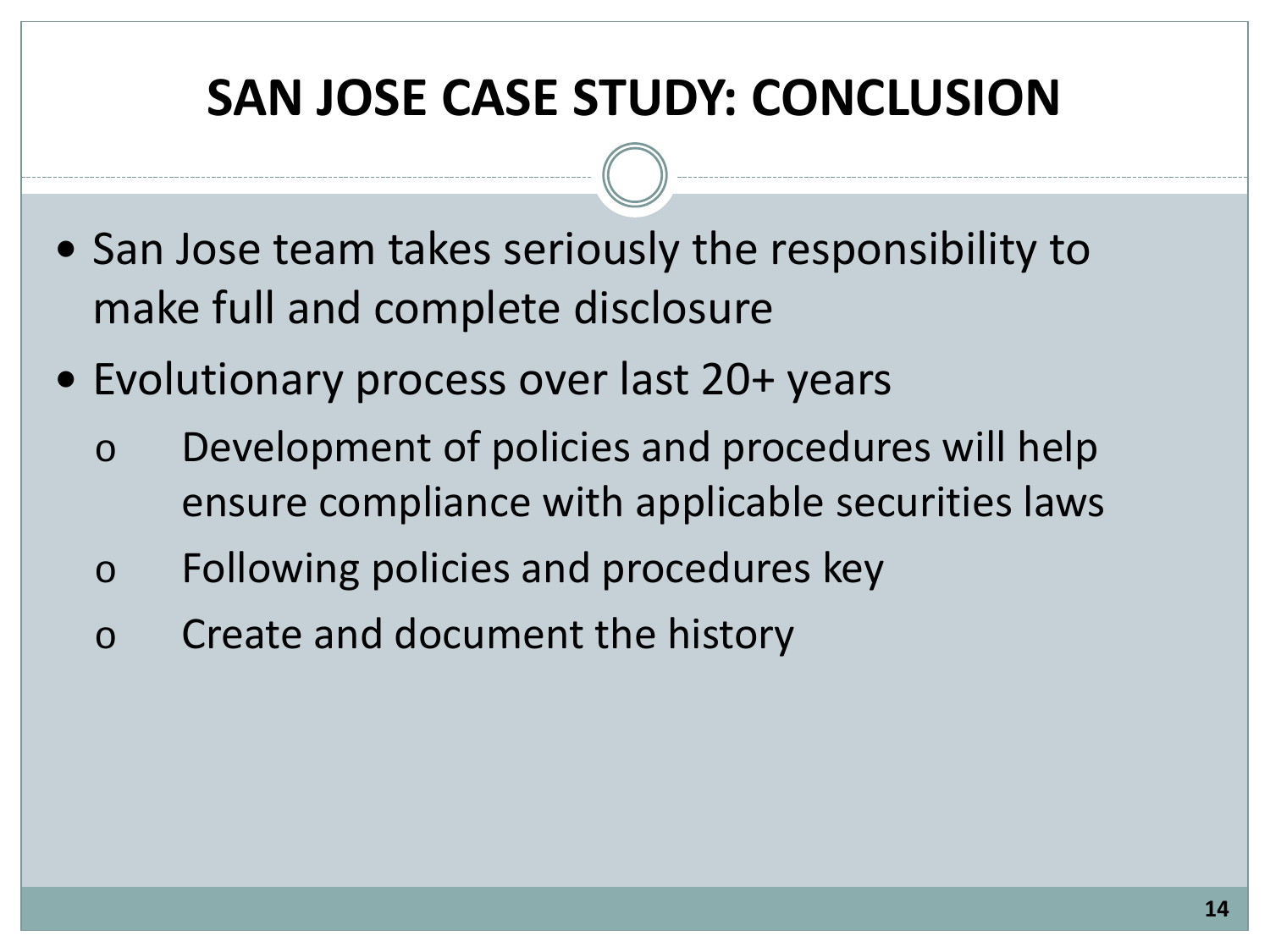### **EMMA IS YOUR FRIEND**

- MSRB provides on-line tools to assist in maximizing EMMA's features
- Use Customized Page Feature
- Mandatory disclosure -- primary and secondary market
- Voluntary disclosure bank loans and market communications during times of uncertainty or stress
- Educational materials available on MSRB website to assist market participants from issuer to investor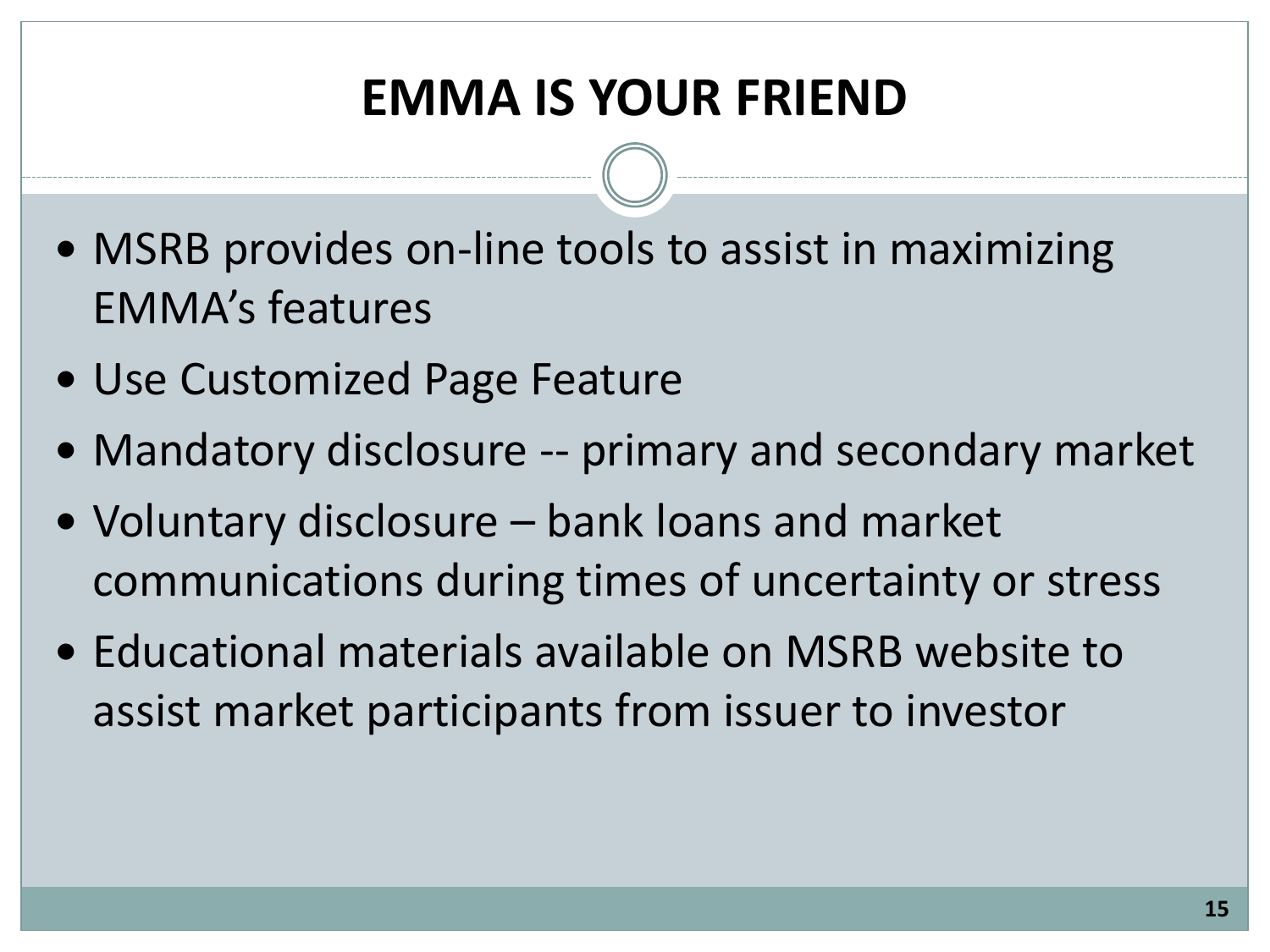### **RESOURCES – DISCLOSURE POLICIES**

- [U.S. Securities and Exchange Commission, Report on the Municipal Securities](https://www.sec.gov/news/studies/2012/munireport073112.pdf)  [Market, July 31, 2012](https://www.sec.gov/news/studies/2012/munireport073112.pdf)
- [Understanding Your Continuing Disclosure Responsibilities, Government](http://www.gfoa.org/understanding-your-continuing-disclosure-responsbilities)  [Finance Officers Association, September 2015](http://www.gfoa.org/understanding-your-continuing-disclosure-responsbilities)
- Recommended Best Practices in Disclosure for State Government General [Obligation and Appropriation Debt, National Federation of Municipal](https://nfma.memberclicks.net/assets/documents/RBP/rbp_statego_final.pdf)  [Analysts, September 2015](https://nfma.memberclicks.net/assets/documents/RBP/rbp_statego_final.pdf)
- [Crafting Disclosure Policies, National Association of Bond Lawyers, August](https://www.nabl.org/DesktopModules/Bring2mind/DMX/Download.aspx?PortalId=0&TabId=176&EntryId=1008)  [2015](https://www.nabl.org/DesktopModules/Bring2mind/DMX/Download.aspx?PortalId=0&TabId=176&EntryId=1008)
- Video [Disclosure Policies: What Every Issuer Should Consider, October 14,](https://reg.abcsignup.com/view/view_month.aspx?as=19&wp=252&aid=CDIAC)  [2015](https://reg.abcsignup.com/view/view_month.aspx?as=19&wp=252&aid=CDIAC)
- [White Paper on Best Municipal Bond Issuance Practices, National Federation](http://www.nfma.org/assets/documents/position.stmt/wp.newissue.final.pdf)  [of Municipal Analysts \(NFMA\), June 2014](http://www.nfma.org/assets/documents/position.stmt/wp.newissue.final.pdf)
- Disclosure Obligations of Issuers of Municipal Securities, Orrick, Herrington & [Sutcliffe, 2011](https://www.orrick.com/Events-and-Publications/Documents/4236.pdf)
- [City of Thousand Oaks Debt Policy, 2015](http://www.toaks.org/home/showdocument?id=4623)